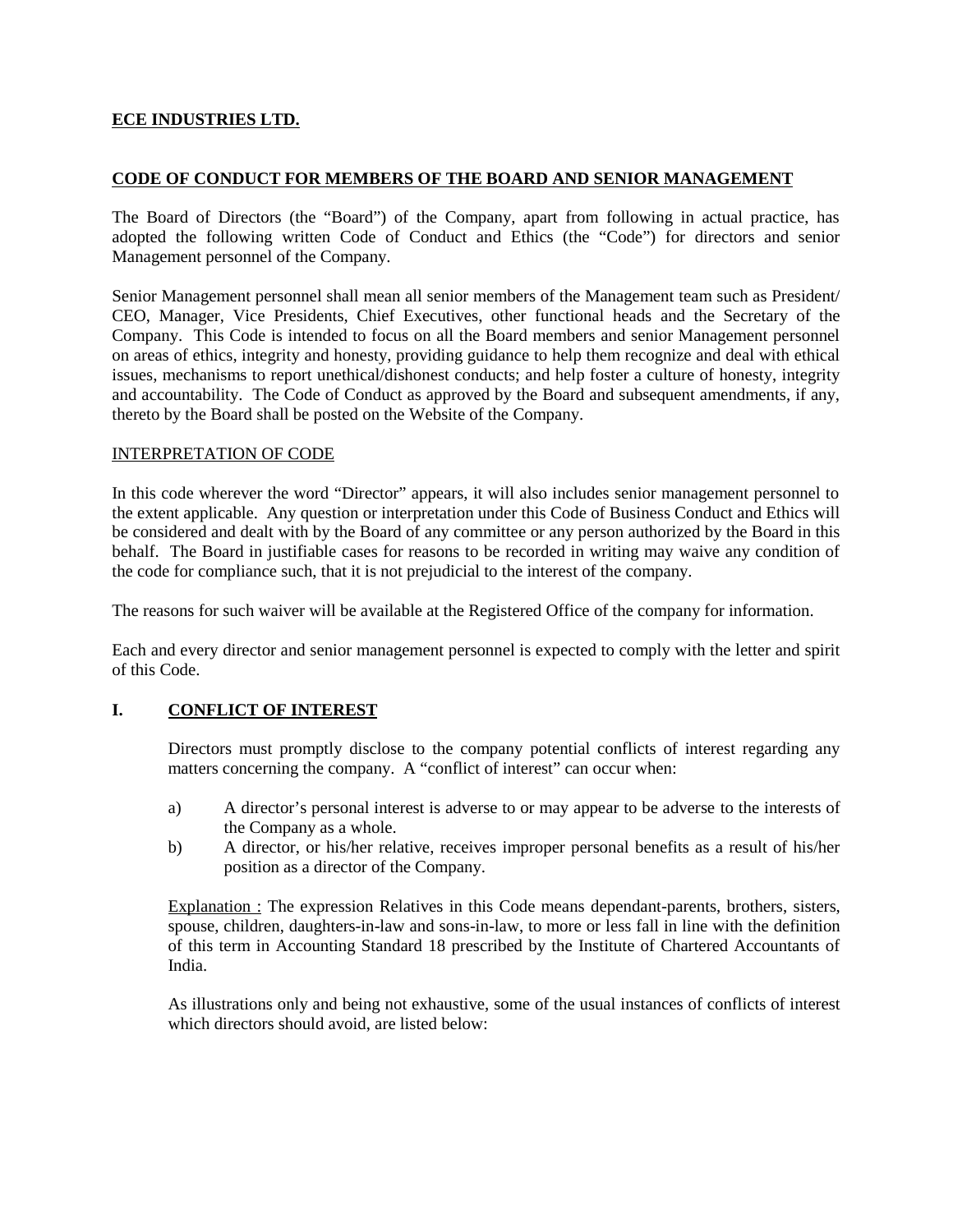### **a. Relationship of Company with third parties**

Directors shall not receive a personal benefit from a person or an entity, which is seeking to do business or to retain business with the Company. They shall not participate in any decision making process involving another entity in which they have direct or indirect interest.

### **b. Compensation from non-Company sources**

Directors shall not accept compensation (in any form) for services performed for the Company from any source other than the Company.

### **c. Gifts**

Directors shall not offer, give or receive gifts from persons or entities dealing with the company, where any such gift is perceived as intended directly or indirectly, to influence any business decision. Gifts given to suppliers or customers or received from suppliers or customers should be appropriate to the circumstances and should not be of a kind that can create an appearance of impropriety. It is particularly clarified that gifts given or received on festive occasions consistent with the accepted business practices and which can not be reasonably construed as payment or consideration for influencing or rewarding a particular decision or action, should not violate this Code.

## **II. CORPORATE OPPORTUNITIES**

Directors are prohibited from :

- a. Exploiting for their personal gain opportunities that are discovered through the use of Company property, Company information or position as a director, unless the opportunity is disclosed fully in writing to the Company's Board of Directors and the Board declines to pursue such opportunity.
- b. Using the Company's property or information for personal gain.

# **III. CONFIDENTIALITY**

Directors must maintain the confidentiality of information relating to the company which comes to their knowledge in the course of discharge of their functions and any other confidential information about the Company that comes to them, from whatever source, except when such disclosure is authorized or legally mandated.

For purposes of this Code, "confidential information" includes all unpublished information relating to the Company.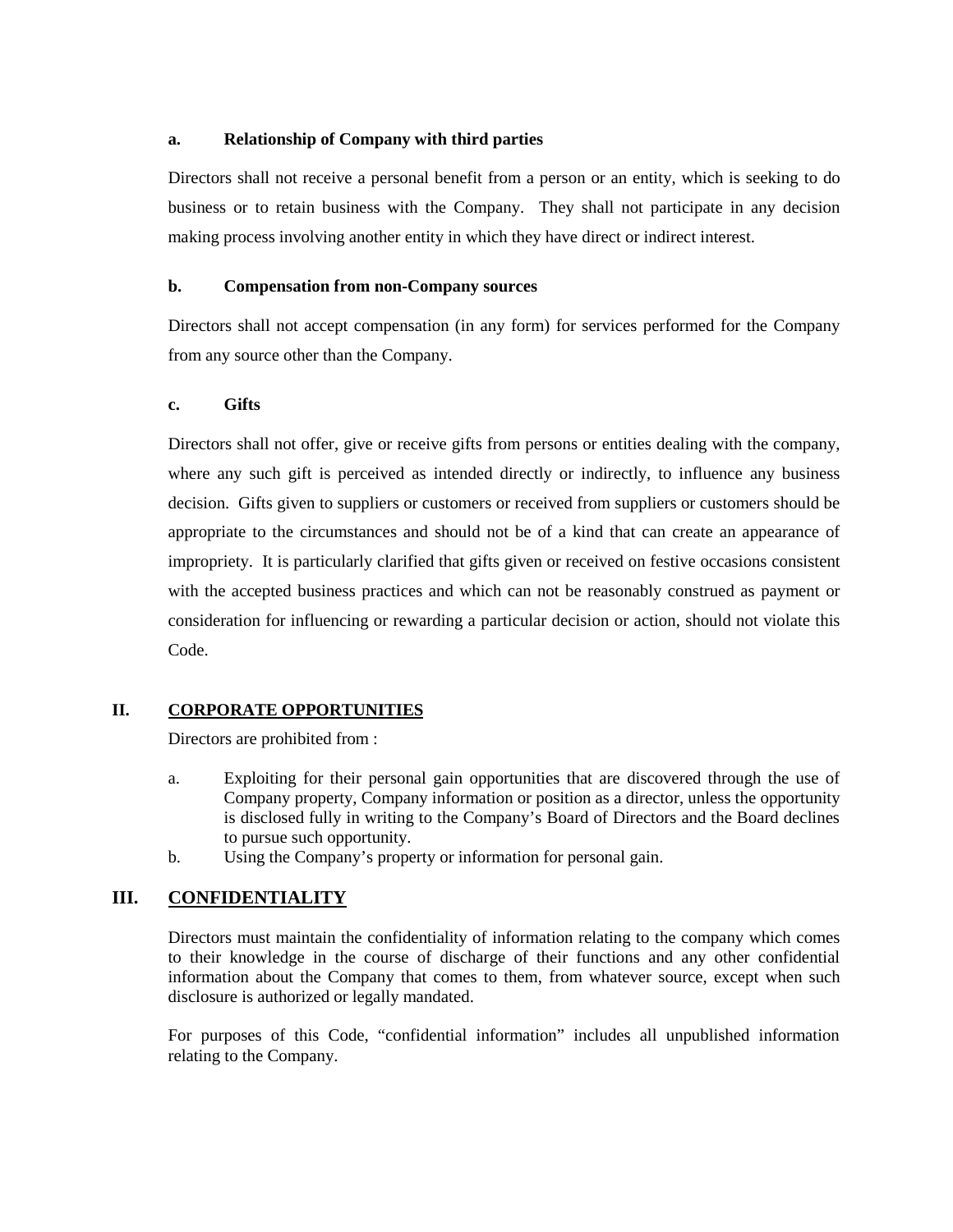# **IV. COMPLIANCE WITH LAWS, RULES AND REGULATIONS : FAIR DEALING**

Directors must comply, and oversee compliance by employees, officers and other staff, with laws, rules and regulations applicable to the Company/its personnel, including insider trading regulations.

Directors must deal fairly, and must ensure fair dealing by employees and officers, with the Company's customers, suppliers, competitors and employees.

No payment or transaction should be made, undertaken, by a Director or authorized or instructed to be made or undertaken by any other person or the company if the consequence of that transaction or payment would be the violation of any law in force.

Directors will always act to the best of their knowledge, belief and effort in the best interest of the Company and all its stakeholders, including employees, shareholders and others.

## **V. ENCOURAGING THE REPORTING OF ANY ILLEGAL OR UNETHICAL BEHAVIOUR**

Directors should promote ethical behaviour and take steps to ensure that the Company :

- a. Encourages employees to talk to supervisors, managers and other appropriate personnel when in doubt about the best course of action in a particular situation.
- b. Encourages employees to report violations of laws, rules, regulations or the Company's Code of Conduct to the appropriate personnel;
- c. Informs employees that the Company will not allow retaliation for reports made in good faith.

## **VI. DUTIES OF INDEPENDENT DIRECTOR**

The independent Directors shall –

- (1) undertake appropriate induction and regularly update and refresh their skills, knowledge and familiarity with the Company.
- (2) seek appropriate clarification or amplification of information and, where necessary, take and follow appropriate professional advice and opinion of outside experts at the expense of the Company;
- (3) strive to attend all meetings of the Board of the Directors and of the Board committees of which he is a member;
- (4) participate constructively and actively in the committees of the Board in which they are chairpersons or members;
- (5) strive to attend the general meetings of the Company;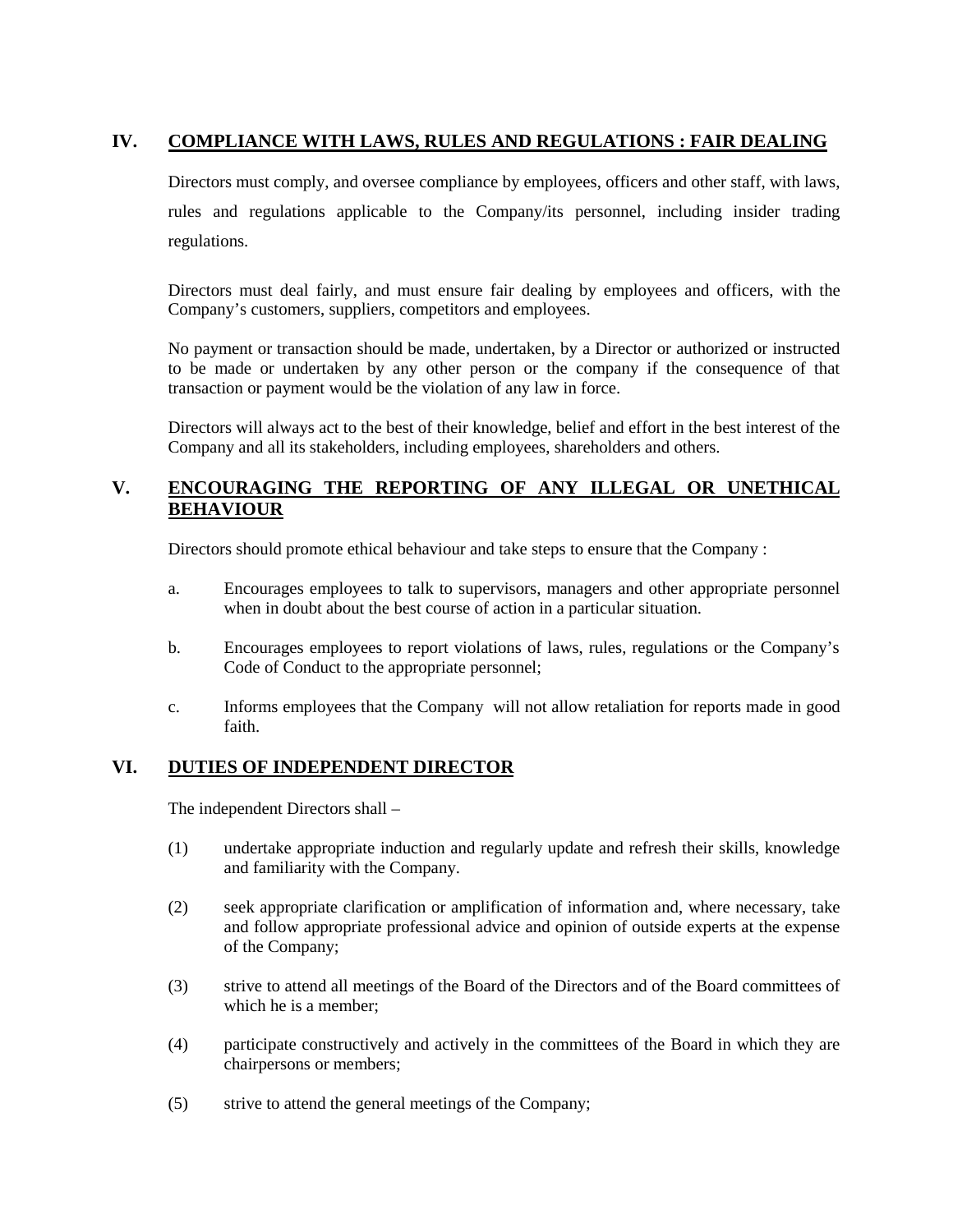- (6) where they have concerns about the running of the Company or a proposed action, ensure that these are addressed by the Board and, to the extent that they are not resolved, insist that their concerns are recorded in the minutes of the Board meeting;
- (7) keep themselves well informed about the Company and the external environment in which it operates;
- (8) not to unfairly obstruct the functioning of an otherwise proper Board or committee of the Board;
- (9) pay sufficient attention and ensure that adequate deliberations are held before approving related party transactions and assure themselves that the same are in the interest of the Company;
- (10) ascertain and ensure that the Company has an adequate and functional vigil mechanism and to ensure that the interests of a person who uses such mechanism are not prejudicially affected on account of such use;
- (11) report concerns about unethical behavior, actual or suspected fraud or violation of the Company's code of conduct or ethics policy;
- (12) acting within his authority, assist in protecting the legitimate interests of the Company, shareholders and its employees;
- (13) not to disclose confidential information, including commercial secrets, technologies, advertising and sales promotion plans, unpublished price sensitive information, unless such disclosure is expressly approved by the Board or required by law.

# **VII. COMPLIANCE STANDARDS**

- a) All suspected violations of this Code shall be promptly reported to the Board and such violations are subject to investigation by the Board or any Committee / or any person(s) so designated by the Board. Violations will be investigated by the board or any such designated persons/ committee and appropriate action will be taken in the event of any such violations.
- b) Directors should inform the company immediately about the emergence of any situation which may disqualify him from Directorship.
- c) It shall be the endeavour of every Director to attend as far as possible and actively participate in meetings of the Board and Committee thereof on which they are members.

Dated:  $19<sup>th</sup> January, 2015$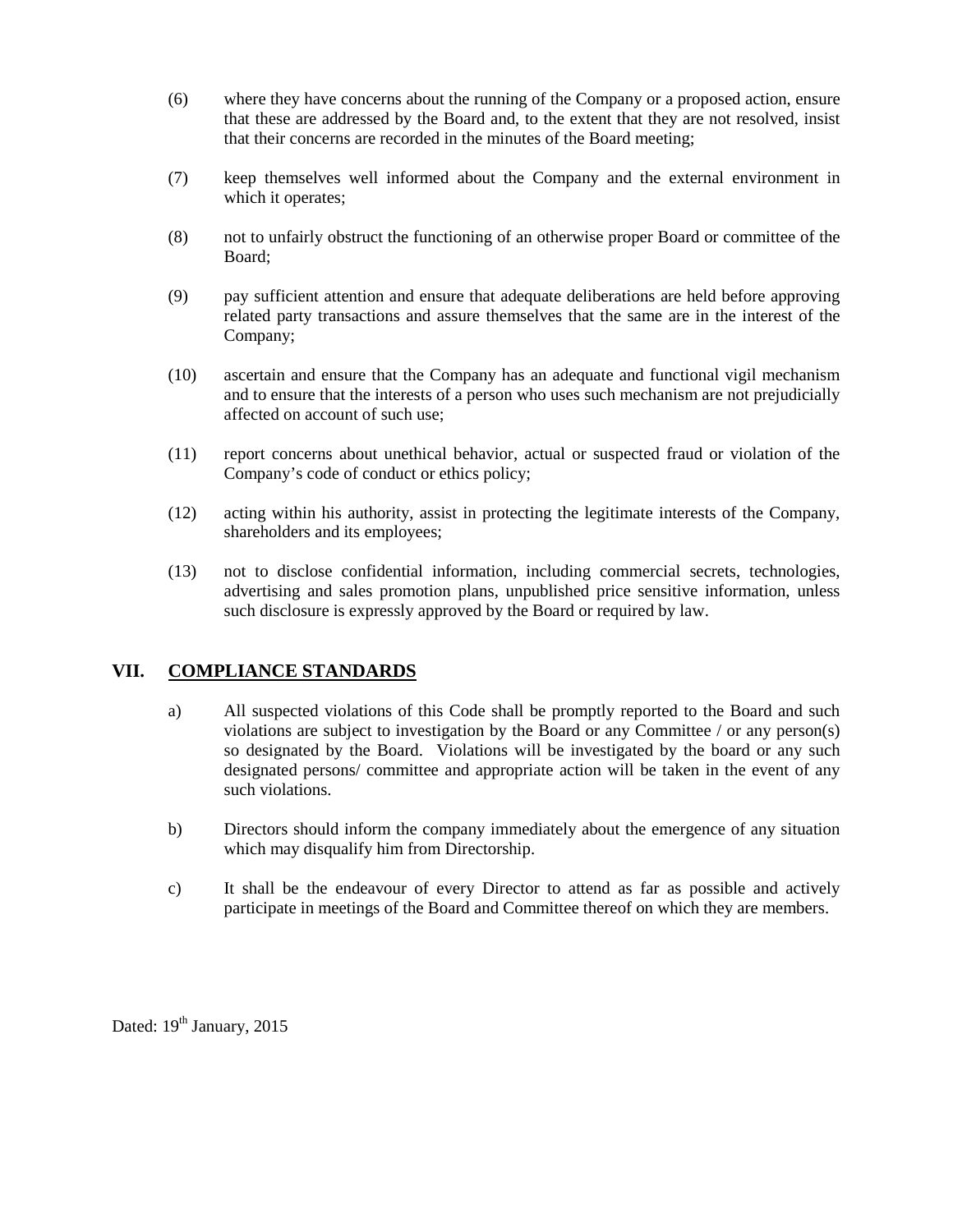# **CODE OF CONDUCT OF INDEPENDENT DIRECTORS**

# **1. Professional Conduct**

As an Independent Director of the Company, you shall:

i. uphold ethical standards of integrity and probity;

ii. act objectively and constructively while exercising your duties;

iii. exercise your responsibilities in a bona fide manner in the interest of the Company;

iv. devote sufficient time and attention to your professional obligations for informed and balanced decision-making;

v. not allow any extraneous considerations that may vitiate your exercise of objective independent judgment in the paramount interest of the Company as a whole, while concurring in or dissenting from the collective judgment of the Board in its decisionmaking;

vi. not abuse your position to the detriment of the Company or its shareholders or for the purpose of gaining direct or indirect personal advantage or advantage for any associated person;

vii. refrain from any action that could lead to a loss of your independence;

viii. ensure that if circumstances arise under which you may lose your independence, you will immediately inform the Board accordingly;

ix. assist the Company in implementing the best corporate governance practices.

# **2. Duties as a Director of the Company**

The Companies Act, 2013 and the Listing Regulations have prescribed certain duties for directors, which are fiduciary in nature. Accordingly, as a Director of the Company, you shall:

i. act in accordance with the Company's Articles of Association;

ii. act in good faith in order to promote the objects of the Company for the benefit of its members as a whole, and in the best interests of the Company, its employees, the shareholders, the community and for the protection of environment;

iii. discharge duties with due and reasonable care, skill and diligence and shall exercise independent judgment;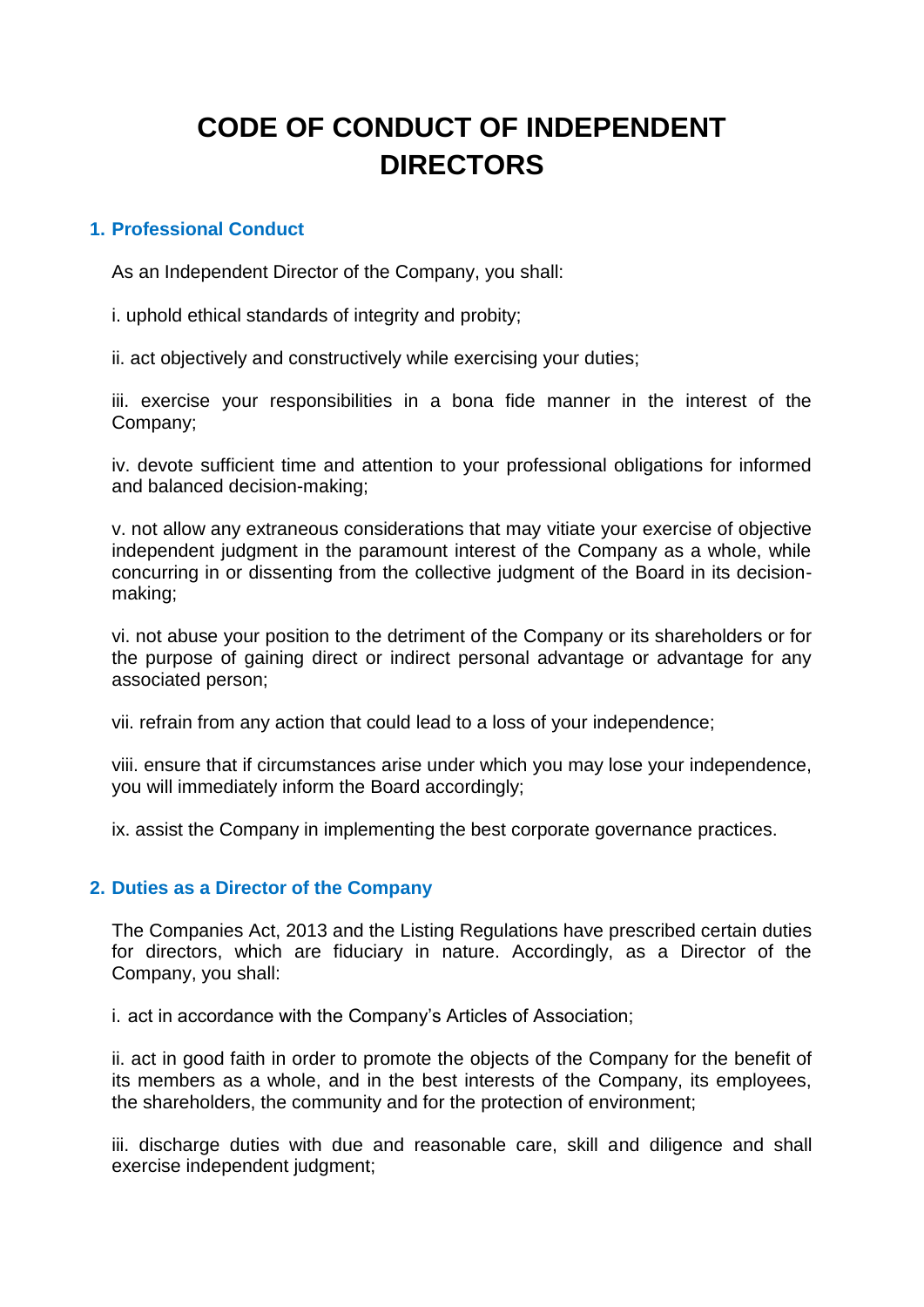iv. not be involved in situations of conflicts or possible conflicts with the interest of the Company. Please refer to clause 11 for full explanation on 'conflict of interest and disclosure';

v. not achieve or attempt to achieve any undue gain or advantage either to self or to your relatives, partners or associates;

vi. not assign your office as Director and any assignment so made shall be void.

# **3. Responsibility, Role and function and Duties as an Independent Director**

## **3.1 Responsibilities as an Independent Director:**

As an Independent Director of the Company you will have the same responsibilities as that of any other directors of the Company. The Board of the Company as a whole is collectively responsible to provide direction and supervision to the Company.

## **3.2 Role and Functions as an Independent Director:**

As an independent director, you shall:

- i. help in bringing an independent judgment to bear on the Board's deliberations especially on issues of strategy, performance, risk management, resources, key appointments and standards of conduct;
- ii. bring an objective view in the evaluation of the performance of board and management;
- iii. scrutinize the performance of management in meeting agreed goals and objectives and monitor the reporting of performance;
- iv. satisfy themselves on the integrity of financial information and that financial controls and the systems of risk management are robust and defensible;
- v. safeguard the interests of all stakeholders, particularly the minority shareholders;
- vi. balance the conflicting interest of the stakeholders;
- vii. determine appropriate levels of remuneration of executive directors, key managerial personnel and senior management and have a prime role in appointing and where necessary recommend removal of executive directors, key managerial personnel and senior management;
- viii. moderate and arbitrate in the interest of the company as a whole, in situations of conflict between management and shareholder's interest.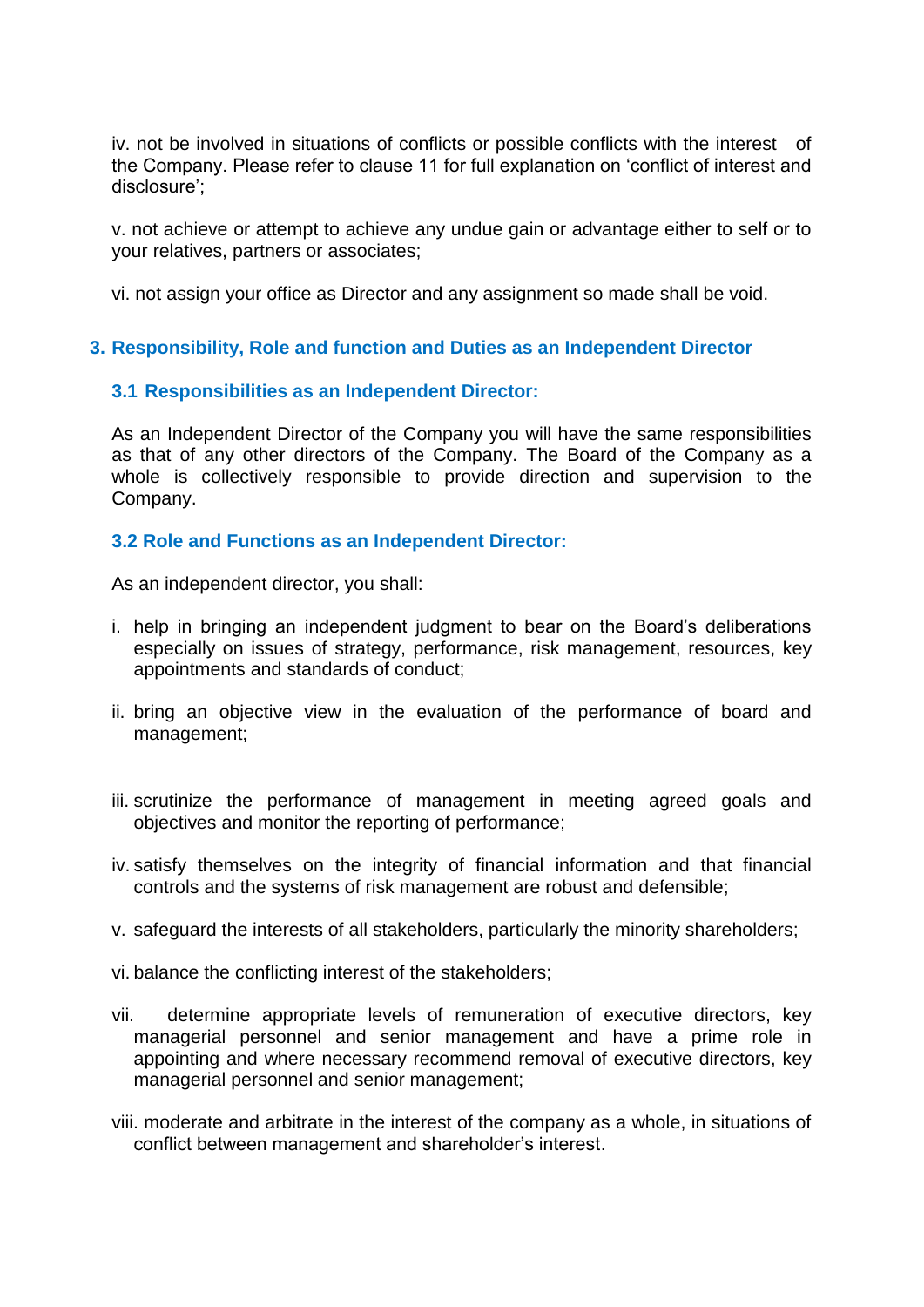# **3.3 Duties as an Independent Director:**

As an independent director, you shall:

- i. undertake appropriate induction and regularly update and refresh your skills, knowledge and familiarity with the company;
- ii. seek appropriate clarification or amplification of information and, where necessary, take and follow appropriate professional advice and opinion of outside experts at the expense of the company;
- iii. strive to attend all meetings of the Board of Directors and of the Board committees of which you are a chairperson or member;
- iv. participate constructively and actively in the committees of the Board in which you are chairpersons or members;
- v. strive to attend the general meetings of the company;
- vi. where you have concerns about the running of the company or a proposed action, ensure that these are addressed by the Board and, to the extent that they are not resolved, insist that your concerns are recorded in the minutes of the Board meeting;
- vii. keep yourself well informed about the company and the external environment in which it operates;
- viii. not to unfairly obstruct the functioning of an otherwise proper Board or committee of the Board;
- ix. pay sufficient attention and ensure that adequate deliberations are held before approving related party transactions and assure yourself that the same are in the interest of the company;
- x. ascertain and ensure that the company has an adequate and functional vigil mechanism and to ensure that the interests of a person who uses such mechanism are not prejudicially affected on account of such use;
- xi. report concerns about unethical behaviour, actual or suspected fraud or violation of the company's code of conduct or ethics policy;
- xii. acting within your authority, assist in protecting the legitimate interests of the company, shareholders and the employees;
- xiii. not disclose confidential information, including commercial secrets, technologies, advertising and sales promotion plans, unpublished price sensitive information, unless such disclosure is expressly approved by the Board or required by law.

## **4. Time commitment**